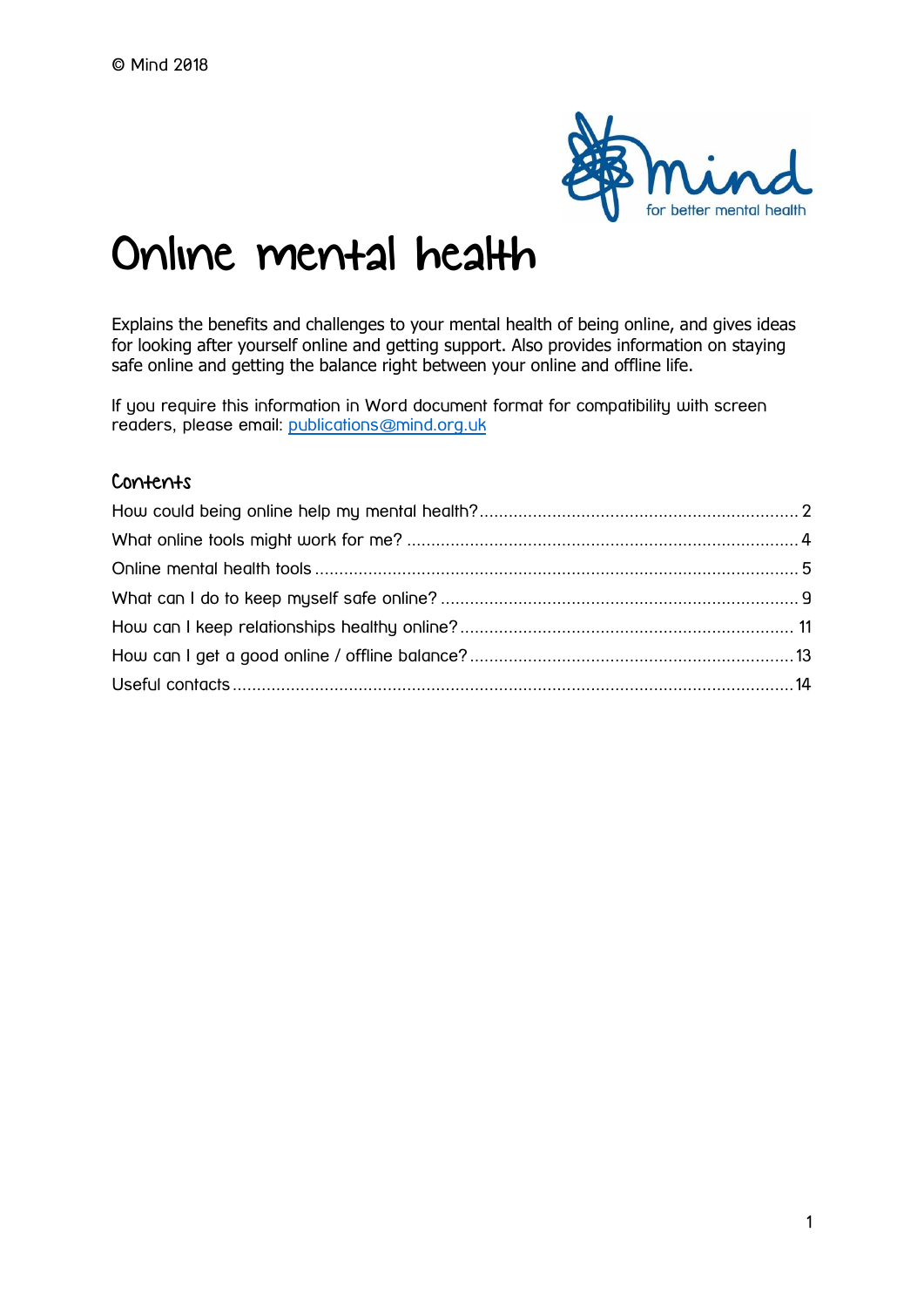# <span id="page-1-0"></span>How could being online help my mental health?

For general guidance on web safety and security, specialist websites like [Get Safe](https://www.getsafeonline.org/)  [Online](https://www.getsafeonline.org/) contain lots more useful information. If you're under 18, the [UK Safer Internet](https://www.saferinternet.org.uk/)  [Centre](https://www.saferinternet.org.uk/) and [NSPCC](https://www.nspcc.org.uk/preventing-abuse/keeping-children-safe/online-safety/) websites may be helpful too.

Using online resources can be a great way to support your mental health. They can be helpful in a number of ways, including:

 Health information. You can search the internet for information about mental health problems, their symptoms and treatment options. Some people find researching their problems empowering. For example, you can use the internet to research the benefits and possible side effects of [medications.](https://www.mind.org.uk/information-support/drugs-and-treatments/medication/about-medication/)

Remember that not all the information you find online will be reliable. Some useful questions to ask yourself are:

- Who has written it and why?
- Are they a reliable source?
- Do they have a particular bias or agenda?
- When was it written? Is it up to date?
- Is this factual information, or is it someone's personal experience or opinion? Remember - what's true for someone else might not be true for you.
- Is it relevant to my situation?

If you're looking for reliable information about mental health diagnoses and treatments, it's a good idea to choose evidence-based sources, such as the [Mind](https://www.mind.org.uk/) or [NHS](http://www.nhs.uk/) websites. You can also visit your GP for reliable information.

- Other people's experiences. You can often find people who have had similar mental health experiences online. Reading other people's accounts of mental health can help validate your own experiences and make you feel less alone.
- Connecting with other people. Online communities and social media networks can provide you with [peer support.](https://www.mind.org.uk/information-support/drugs-and-treatments/peer-support/) Typically, these sites provide you with an online space to talk about symptoms, discuss side effects of treatment and share support. Some people find it easier to communicate online rather than in person or over the phone. Being online can also help some people talk more honestly about how they are feeling and connect with others, especially if they going through a difficult time.
- Accessing treatment. You can search the internet and use online communities to find new tips to help you manage your mental health and [wellbeing.](https://www.mind.org.uk/information-support/tips-for-everyday-living/wellbeing/) For some people, being anonymous online can help them overcome obstacles preventing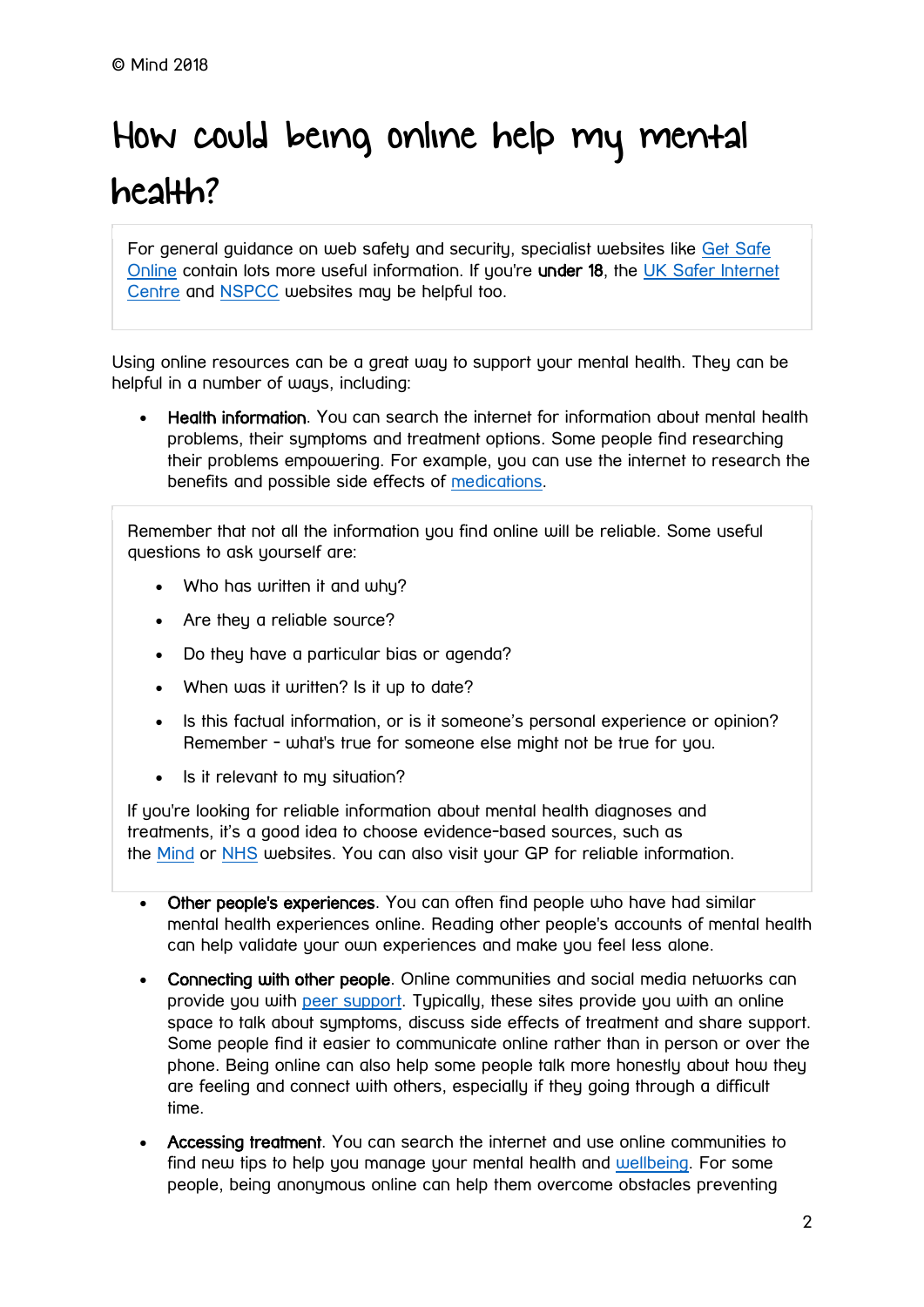them from [seeking help.](https://www.mind.org.uk/information-support/guides-to-support-and-services/seeking-help-for-a-mental-health-problem/) There are also a range of [digital tools,](https://www.mind.org.uk/information-support/tips-for-everyday-living/online-mental-health/online-mental-health-tools/) such as [health](https://www.mind.org.uk/information-support/tips-for-everyday-living/online-mental-health/online-mental-health-tools/#apps) apps, which can help support your mental health.

- Expressing yourself. There are many ways to express yourself creatively online, including creating and sharing photos, stories and videos. Some people find communicating online a useful way to test how they are feeling before sharing with friends and family. This can help you clarify how you feel or what you want before you talk to those closest to you.
- Challenging myths and raising awareness. Sharing your experiences online is also a way to challenge myths around mental health and raise awareness. It can also help motivate other people to seek out support for their own mental health. If you are interested in blogging for Mind, you can find more information [here.](https://www.mind.org.uk/information-support/your-stories/about-the-mind-blog/blog-for-mind/)

It was good to share experiences and find that many other people are in the same boat.

Online resources might be particularly useful if you feel socially isolated and less able to engage in face-to-face support.

They can also be helpful because you:

- can access them 24 hours a day
- don't usually have to wait or get a referral
- don't need a diagnosis to use them
- can use most sites for free
- can access them wherever you are (if you have access to the internet on your phone or other mobile device).

Remember, different people find different types of support useful. You might also find it helpful to combine online support with offline support, such as attending face-toface groups.

## Could it make my mental health worse?

While being online can be helpful for your mental health, there might be times when using online tools could have a negative impact on your mental health.

- Comparing yourself to others. Spending time on online communities and social media sites can mean that you end up comparing yourself to others. This can negatively impact your [self-esteem](https://www.mind.org.uk/information-support/types-of-mental-health-problems/self-esteem/) and how you view your life. If you find this happening to you, you could try limiting the amount of time you spend on these sites. You could also try taking a longer break from any sites you find unhelpful.
- Feeling anxious or stressed. You might feel pressure to be constantly checking your social media accounts and taking part in online conversations, which can cause feelings of [anxiety](https://www.mind.org.uk/information-support/types-of-mental-health-problems/anxiety-and-panic-attacks/) and [stress.](https://www.mind.org.uk/information-support/types-of-mental-health-problems/stress/) Comparing your life to others on social media can also mean you feel anxious and stressed.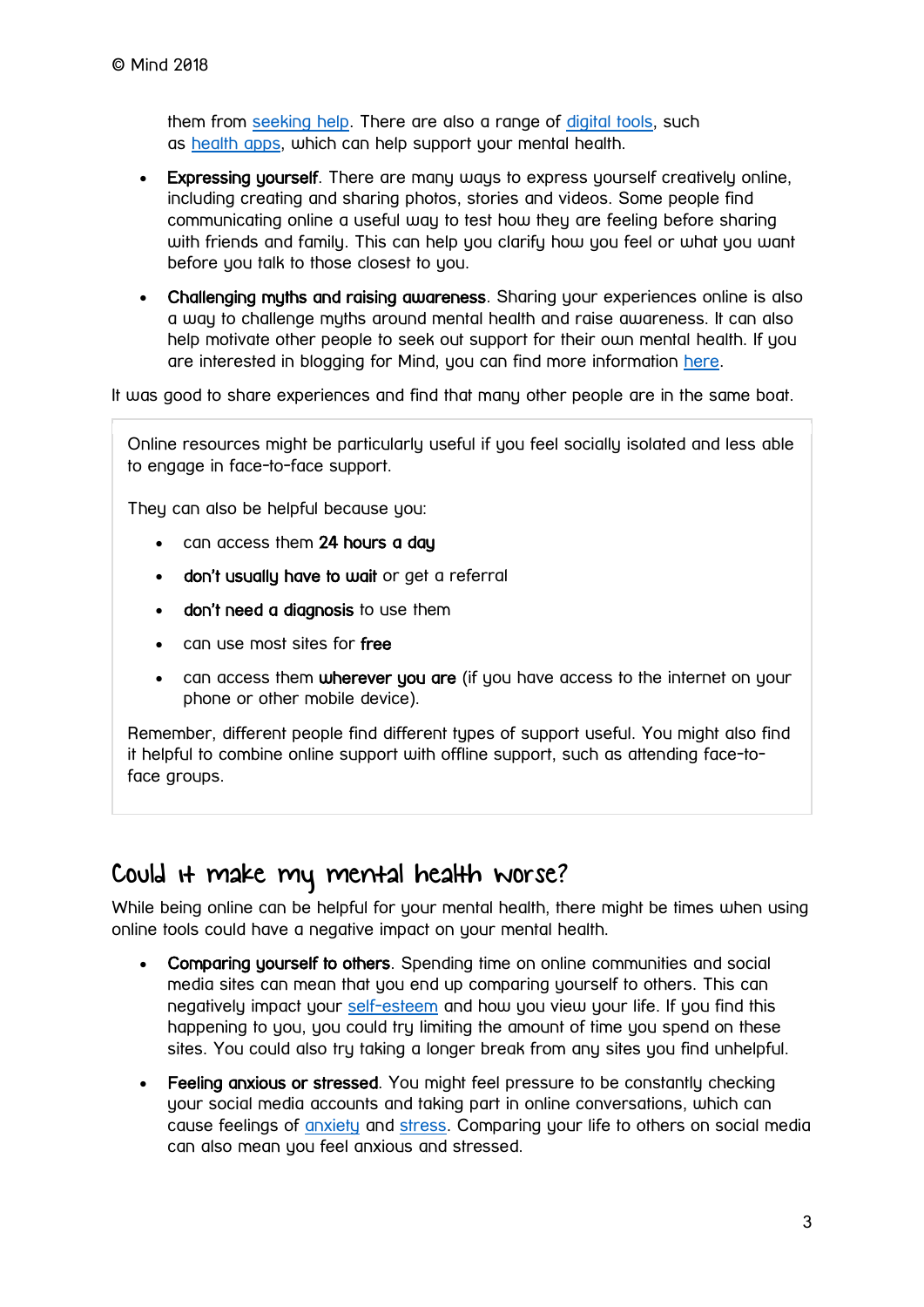- Difficulty sleeping. For some people, spending lots of time at night checking social media and other online sites disrupts their sleeping pattern. Some studies suggest stopping checking your phone at 10pm to give you time to unwind before going to bed. (See our information on [sleep problems](https://www.mind.org.uk/information-support/types-of-mental-health-problems/sleep-problems/) for tips on coping with sleep problems.)
- Feeling lonely. Some people find using online communities and social media a lonely experience as it doesn't give them the same feeling of connection as offline support. If you find you are feeling lonely while using these sites, you could try connecting with people offline. For example, you could join a face-to-face [peer](https://www.mind.org.uk/information-support/guides-to-support-and-services/peer-support-directory/)  [support group.](https://www.mind.org.uk/information-support/guides-to-support-and-services/peer-support-directory/) (See tabs on [online relationships](https://www.mind.org.uk/information-support/tips-for-everyday-living/online-mental-health/online-relationships/) and online / [offline balance](https://www.mind.org.uk/information-support/tips-for-everyday-living/online-mental-health/online-offline-balance/) for more information.)
- Feeling overwhelmed. Being a friend to other people online can feel great, but caring for someone who's going through a difficult time can also be very stressful and overwhelming, and could affect your own [wellbeing.](https://www.mind.org.uk/information-support/tips-for-everyday-living/wellbeing/) (See our pages on [managing stress](https://www.mind.org.uk/information-support/types-of-mental-health-problems/stress/) and [supporting someone else](https://www.mind.org.uk/information-support/helping-someone-else/carers-friends-family-coping-support/supporting-someone-with-a-mental-health-problem/) for tips.)

To try and avoid some of these issues, it might be a good idea to put some thought into what [type of online tool is best for you right now,](https://www.mind.org.uk/information-support/tips-for-everyday-living/online-mental-health/online-mental-health-tools/) and to think about issues like safety & [privacy,](https://www.mind.org.uk/information-support/tips-for-everyday-living/online-mental-health/safety-privacy/) [online relationships,](https://www.mind.org.uk/information-support/tips-for-everyday-living/online-mental-health/online-relationships/) and [online / offline balance.](https://www.mind.org.uk/information-support/tips-for-everyday-living/online-mental-health/online-offline-balance/)

#### What offline support could I get?

Sometimes online support can't realistically give us all the help we want. If you find that things are becoming too much for you to cope with, or are worried about the way you are feeling or behaving, you may want to get additional support offline. You can:

- talk to a close friend or family member in person about how you're feeling.
- make an appointment to talk to your GP about your mental health. (See our pages on [seeking support for a mental health problem](https://www.mind.org.uk/information-support/guides-to-support-and-services/seeking-help-for-a-mental-health-problem/) for more guidance.)
- call [Mind's Infoline](https://www.mind.org.uk/information-support/helplines/) or [contact your local Mind](https://www.mind.org.uk/information-support/local-minds/) to see what support they might be able to offer.
- make sure you know [how to get help in a crisis.](https://www.mind.org.uk/information-support/guides-to-support-and-services/crisis-services/) You can, for example, call the Samaritans 24 hours a day on 116 123 or email [jo@samaritans.org.](mailto:jo@samaritans.org)

(See our page on [useful contacts](https://www.mind.org.uk/information-support/tips-for-everyday-living/online-mental-health/useful-contacts/) for other organisations that might be able to help.)

## <span id="page-3-0"></span>What online tools might work for me?

In order to find an online tool that works for you, you might find it helpful to ask yourself:

• What am I looking for? There are a huge range of [online tools available,](https://www.mind.org.uk/information-support/tips-for-everyday-living/online-mental-health/online-mental-health-tools/) all of which have different aims and purposes. Before you go online, have a think about what you're hoping to achieve. This will help you work out what type of tool might be best for you right now. For example, you might want to talk to other people with similar experiences, or you might find you want to watch a video rather than interacting with others directly. This might change from time to time, depending on your needs and how you're feeling.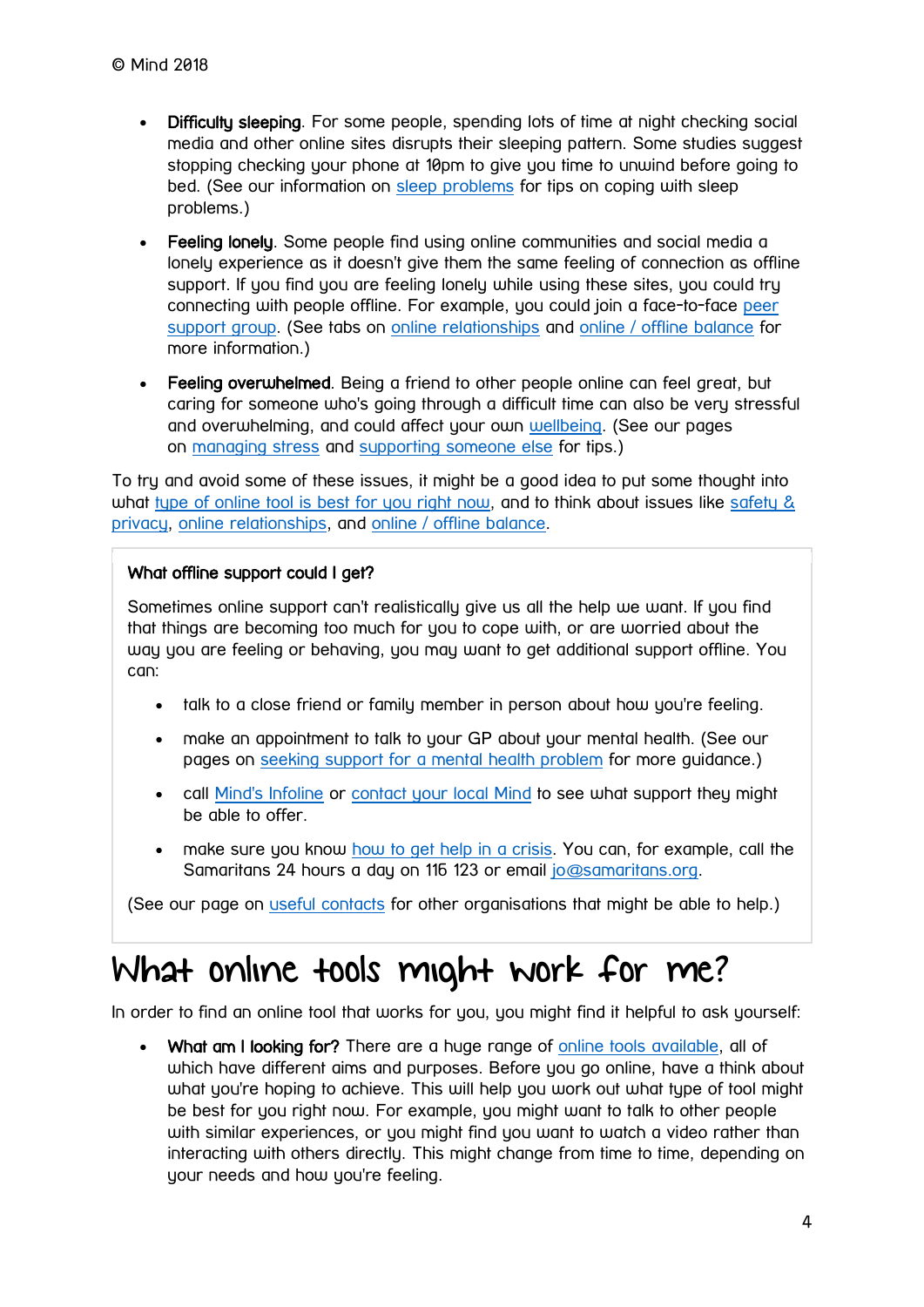- How am I feeling right now? Monitoring how you are feeling can help you decide if being online would be helpful for your mental health at the moment. For example, if you're not feeling well, you might be more vulnerable to things you'd normally be able to deal with. Being online when you are unwell might also mean you act differently to how you would if you were well.
- How is the site moderated? Online communities and social media sites differ in the levels of moderation they offer users, so it's worth checking this before joining. For example, compared to general social media sites, mental health specific forums, like Mind's [Elefriends,](https://www.elefriends.org.uk/) often have a higher level of moderation when it comes to triggering content, which might make you feel safer.
- Does this particular service make me feel better or worse overall? If a particular service, for example an online community, is making you feel worse, perhaps it's not right for you. You might find that another type of service, or a different online community, works better for you right now.
- Might I find something triggering? For example, a blog that talks explicitly about [self-harm](https://www.mind.org.uk/information-support/types-of-mental-health-problems/self-harm/) may make you feel the urge to harm yourself, or a post about someone else's experience of [depression](https://www.mind.org.uk/information-support/types-of-mental-health-problems/depression/) may make you feel low. Avoid sites and feeds you know you might find triggering. See more information about how to deal with triggering content [here.](https://www.mind.org.uk/information-support/tips-for-everyday-living/online-mental-health/safety-privacy/)
- Do the people I connect with online share my goals? Connecting with people online can be great, but it can be difficult if they don't share the same goals as you. For example, if you have an [eating problem](https://www.mind.org.uk/information-support/types-of-mental-health-problems/eating-problems/) and are looking online for positive ways to challenge those thoughts and feelings, connecting with people who aren't ready to seek support for their own problems might not help.
- How much energy do I spend supporting others online? Being a friend to other people can feel great, but caring for someone who's going through a difficult time can also be very stressful. If you're finding that the amount of time and energy you're putting into supporting others is starting to make your own mental health worse, it might be a good idea to take a break for a while. You can also find tips that might be helpful on our pages on [managing stress](https://www.mind.org.uk/information-support/types-of-mental-health-problems/stress/) and [supporting someone](https://www.mind.org.uk/information-support/helping-someone-else/supporting-someone-else-to-seek-help/)  [else.](https://www.mind.org.uk/information-support/helping-someone-else/supporting-someone-else-to-seek-help/)

For more information about the range of online mental health tools available, and how they might be able to help you, go to the [online mental health tools](https://www.mind.org.uk/information-support/tips-for-everyday-living/online-mental-health/online-mental-health-tools/) tab.

## <span id="page-4-0"></span>Online mental health tools

There are lot of ways to get support for your mental health online.

If you find that a particular online community or other form of online support isn't helpful for you, that doesn't necessarily mean that you can't find support anywhere online – you could always take a break for a while, or try a different platform. Remember that different sites tend to be useful for different people, at different times.

"Online is the only place I can really make friends, so that helps obviously. For people who cannot get out to socialise, the internet is a link to the outside world. It IS a social life of sorts."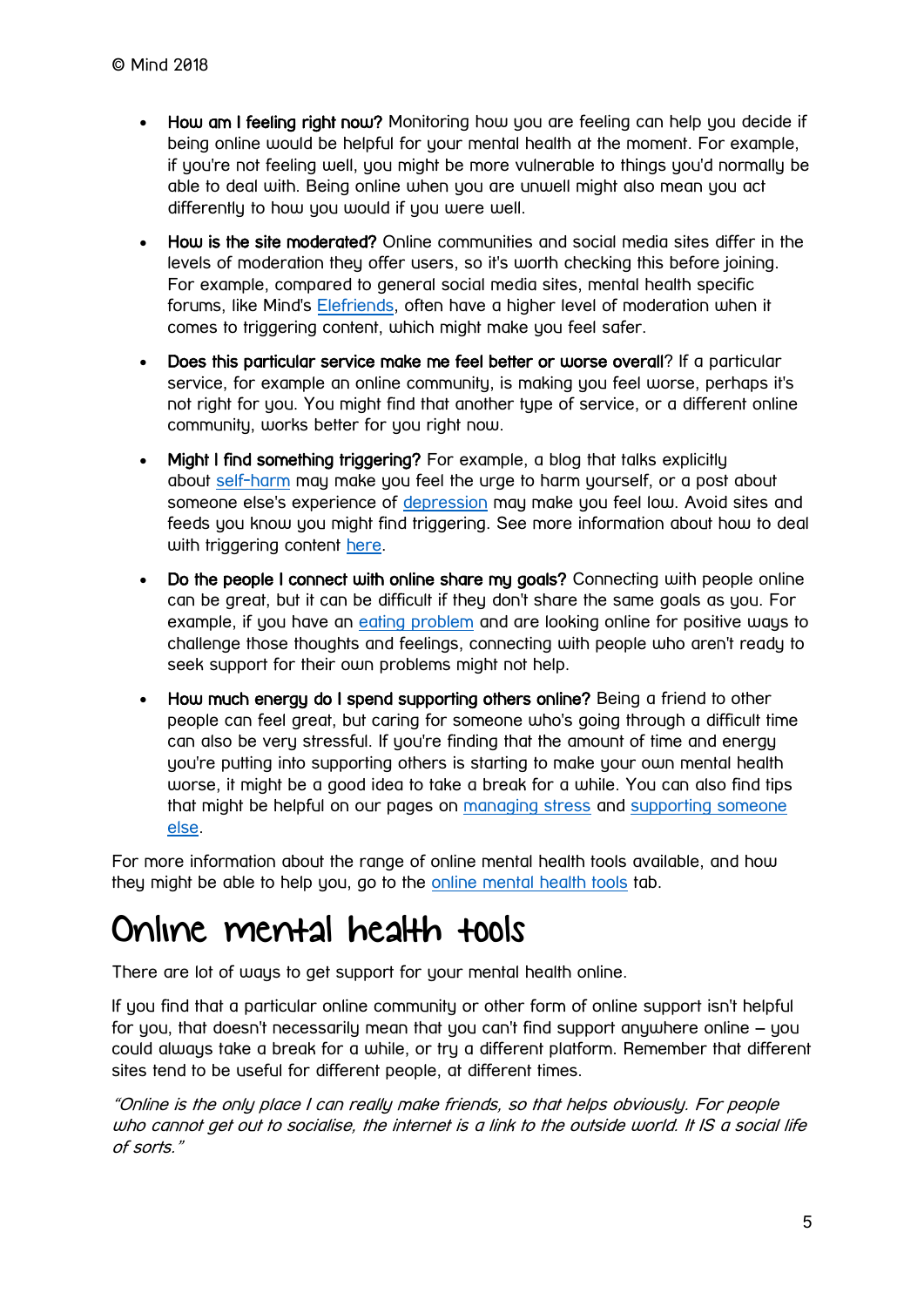#### Please note

- Except for [Elefriends,](https://www.elefriends.org.uk/) Mind does not endorse any particular digital service, including those listed on this page.
- The fast-moving nature of digital services means it's not possible to provide a complete list of online tools, sites and apps.
- It is your responsibility to decide whether the service you are considering using is appropriate for you.

### Online information

You can use online tools and services to find information about mental health problems, their symptoms and treatment options.

Popular sources of information include:

- search engines like [Google](https://www.google.co.uk/)
- information websites like [Mind](https://www.mind.org.uk/) or [NHS](https://www.nhs.uk/pages/home.aspx)
- online news websites
- blogs/vlogs/podcasts.

For example, some people search the internet to research the benefits and possible side effects of different treatment options. Remember that not all the information you find online will be reliable – see our tips on [finding trustworthy information](https://www.mind.org.uk/information-support/tips-for-everyday-living/mental-health-online/about-online-mental-health/#trustworthyinfo) to help you.

"I believe particularly with my journey of recovery I found educating myself on mental distress very useful as I really felt like I wasn't alone which was a huge relief. Also I was able to use this information to educate my parents and friends of what I was going through, which made them all so helpful."

### Online communities

An online community is a group of people with common interests or experiences who use the internet to communicate together. Many different online communities exist, including mental health specific forums and communities like:

- **•** [Elefriends](https://www.elefriends.org.uk/)
- [Bipolar UK eCommunity](http://www.bigwhitewall.com/)
- **[Beat Message Boards](https://support.beateatingdisorders.org.uk/)**
- [Big White Wall](http://www.bigwhitewall.com/)
- [SANE Support Forum](http://www.sane.org.uk/what_we_do/support/supportforum)
- [Hafal Clic](https://www.hafal.org/clic/) (in Enalish and Welsh).

Some people find these communities helpful as they provide a way to share feelings and seek support from other people who may have similar experiences. This is sometimes called online [peer support.](https://www.mind.org.uk/information-support/guides-to-support-and-services/peer-support-directory/about-peer-support/)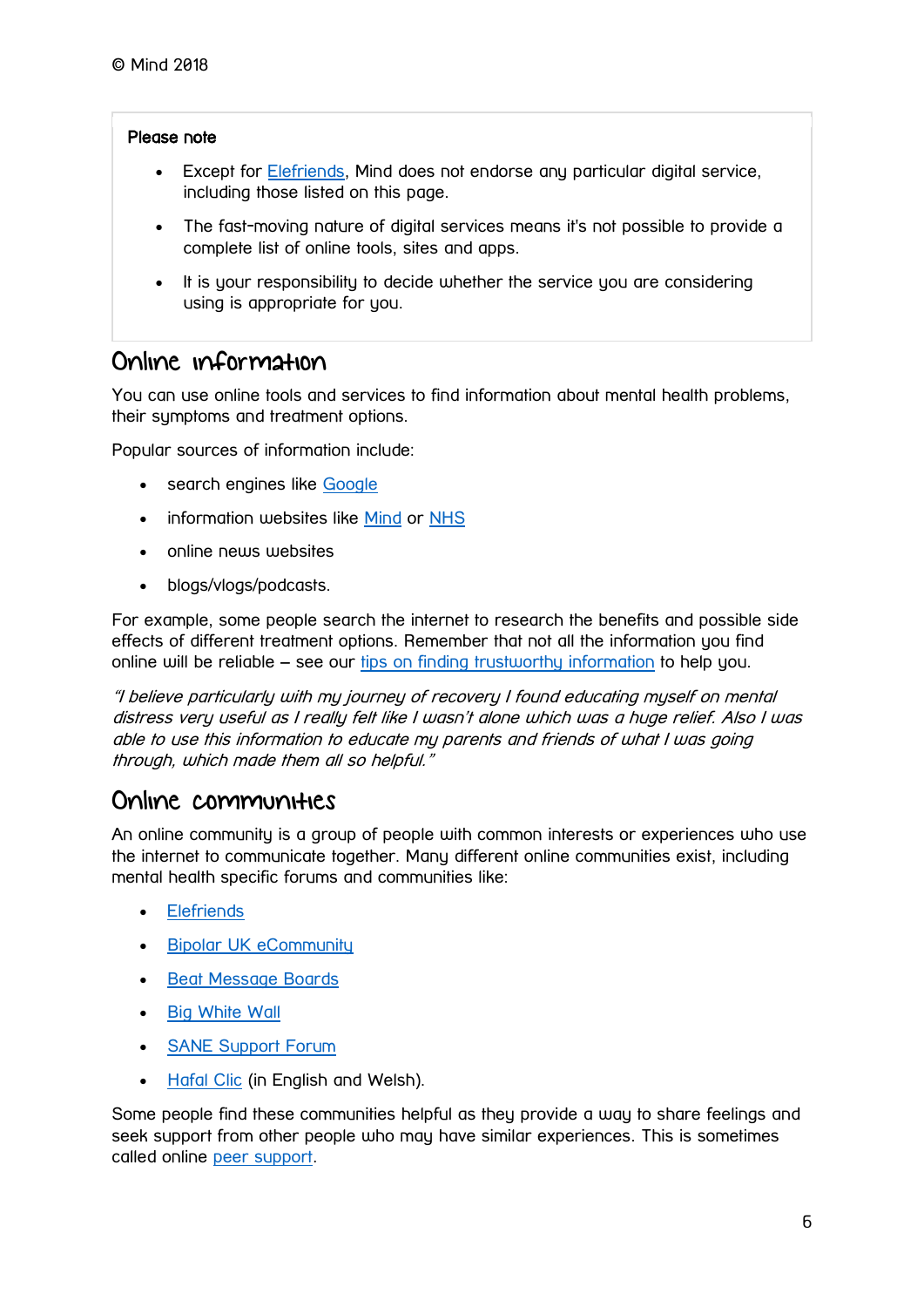Mental health communities often have higher levels of moderation than general social media sites, which also might make you feel safer.

"It's been a difficult couple of years for me and accessing the support on Elefriends has been invaluable. It helped me to acknowledge that there were issues I need to address, helped when I was at work in getting me through the day and during my recovery."

## Online therapy

Online therapy is accessible via the internet using a computer, phone or tablet. It is also known as e-therapy. It can be helpful if you're uncomfortable talking to someone in person, or if you have difficulty leaving the house or using transport.

The type of support offered by the NHS varies, but can include:

- An online self-help course. These courses most commonly use [cognitive](https://www.mind.org.uk/information-support/drugs-and-treatments/cognitive-behavioural-therapy-cbt/)  [behavioural therapy](https://www.mind.org.uk/information-support/drugs-and-treatments/cognitive-behavioural-therapy-cbt/) (CBT) and you may hear them referred to as computerised cognitive behaviour therapy (CCBT). They usually last for several weeks or months and involve you completing a range of online exercises.
- Live therapy with a therapist via instant messaging or a webcam.

Typically before you can access these services via the NHS, [you'll be offered an](https://www.mind.org.uk/information-support/guides-to-support-and-services/seeking-help-for-a-mental-health-problem/talking-to-your-gp/)  [assessment with your GP.](https://www.mind.org.uk/information-support/guides-to-support-and-services/seeking-help-for-a-mental-health-problem/talking-to-your-gp/)

The [National Institute for Health and Care Excellence \(NICE\)](https://www.nice.org.uk/) – the organisation that produces guidelines on best practice in health care –suggests that CCBT can be helpful to treat [anxiety](https://www.mind.org.uk/information-support/types-of-mental-health-problems/anxiety-and-panic-attacks/) and [depression.](https://www.mind.org.uk/information-support/types-of-mental-health-problems/depression/) However, NICE don't recommend CCBT for more severe symptoms of anxiety and depression. In these cases, they recommend more intensive treatment and support.

#### Private online therapy

Some private therapists offer online therapy sessions. You may also find websites offering low cost online therapy. There are many reasons you might consider going private, although it's not an option for everyone because it can be expensive, even if it's offered at a reduced cost.

Not all of these sites use professional therapists, so it's important to do some research before you start. You might want to check if the therapist is registered with a professional body like the [British Association for Counselling and Psychotherapy](http://www.itsgoodtotalk.org.uk/therapists/)  [\(BACP\)](http://www.itsgoodtotalk.org.uk/therapists/) or the [UK Council for Psychotherapy \(UKCP\).](https://www.psychotherapy.org.uk/)

See our pages on [getting the most from therapy](https://www.mind.org.uk/information-support/drugs-and-treatments/talking-therapy-and-counselling/getting-the-most-from-therapy/) for support to feel confident in seeking therapy online.

## Social media

Social media sites can be quite different from each other – they might attract different groups of people and can feel like very different environments. Sites include:

- Facebook (you can find Mind on Facebook [here\)](https://www.facebook.com/mindforbettermentalhealth)
- Twitter (you can follow us on Twitter [@MindCharity\)](https://twitter.com/MindCharity?ref_src=twsrc%5Egoogle%7Ctwcamp%5Eserp%7Ctwgr%5Eauthor)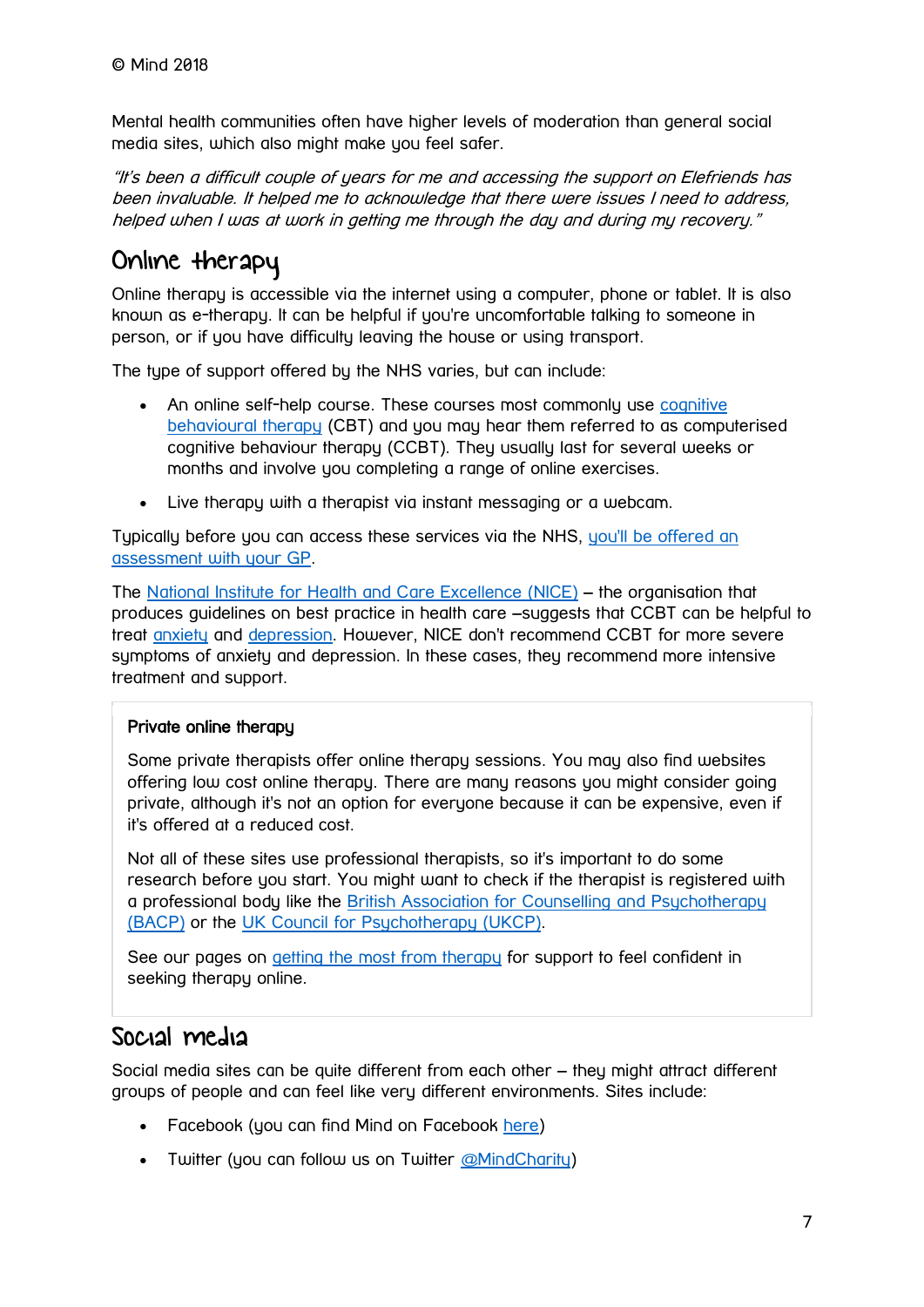- Tumblr (we're on Tumblr [here\)](http://mindcharity.tumblr.com/)
- Instagram
- Snapchat
- and many more ...

As lots of people use social media sites, they offer a way to stay in touch with friends and family, which can help support your wellbeing. Other people use social media as a way to share their personal stories and connect with others who have similar mental health experiences.

However, social media sites tend to have a low level of moderation, which means that people could post content that you find triggering or upsetting. For larger sites, it can also be difficult to get in touch with the people who run the site if you have a question or a problem.

"[For me] Facebook is brutal. People only present perfect versions of themselves. Makes you think you're the only one struggling ... but Tumblr has been a lifeline for me. People who have similar experiences and talk to me with no agenda other than to help."

## Apps

Apps provide a range of uses which could be helpful to manage your mental health, including:

- general information and links to other relevant sites
- lifestyle and wellbeing support, like tips for practising [mindfulness](https://www.mind.org.uk/information-support/drugs-and-treatments/mindfulness/)
- self-help support for people struggling with mental health problems like depression
- booking appointments with a health service, like a GP.

You can access and download apps from major app stores like the [Apple App](https://www.apple.com/uk/ios/app-store/)  [Store](https://www.apple.com/uk/ios/app-store/) and [Google Play.](https://play.google.com/store/apps?hl=en_GB) Some apps are free, while others require a one-off payment or a regular monthly subscription.

Some apps ask you to enter personal health information. Before providing this, make sure the app is genuine and secure. The [Orcha](https://www.orcha.co.uk/) website provides reviews and assessments of health apps, including how the app uses and stores your data.

The [NHS Apps Library](https://apps.beta.nhs.uk/) includes a section on mental health apps, which you might find helpful.

"I absolutely love the apps you can download on your phone, I think it's a really useful tool you can use to take action of your recovery. It's a great way to learn more about yourself."

## Chatbots

A chatbot is a computer program that mimics conversation with people over the internet. Some apps use chatbots to support people with mental health problems such as anxiety and depression. Services include:

[Woebot](https://woebot.io/)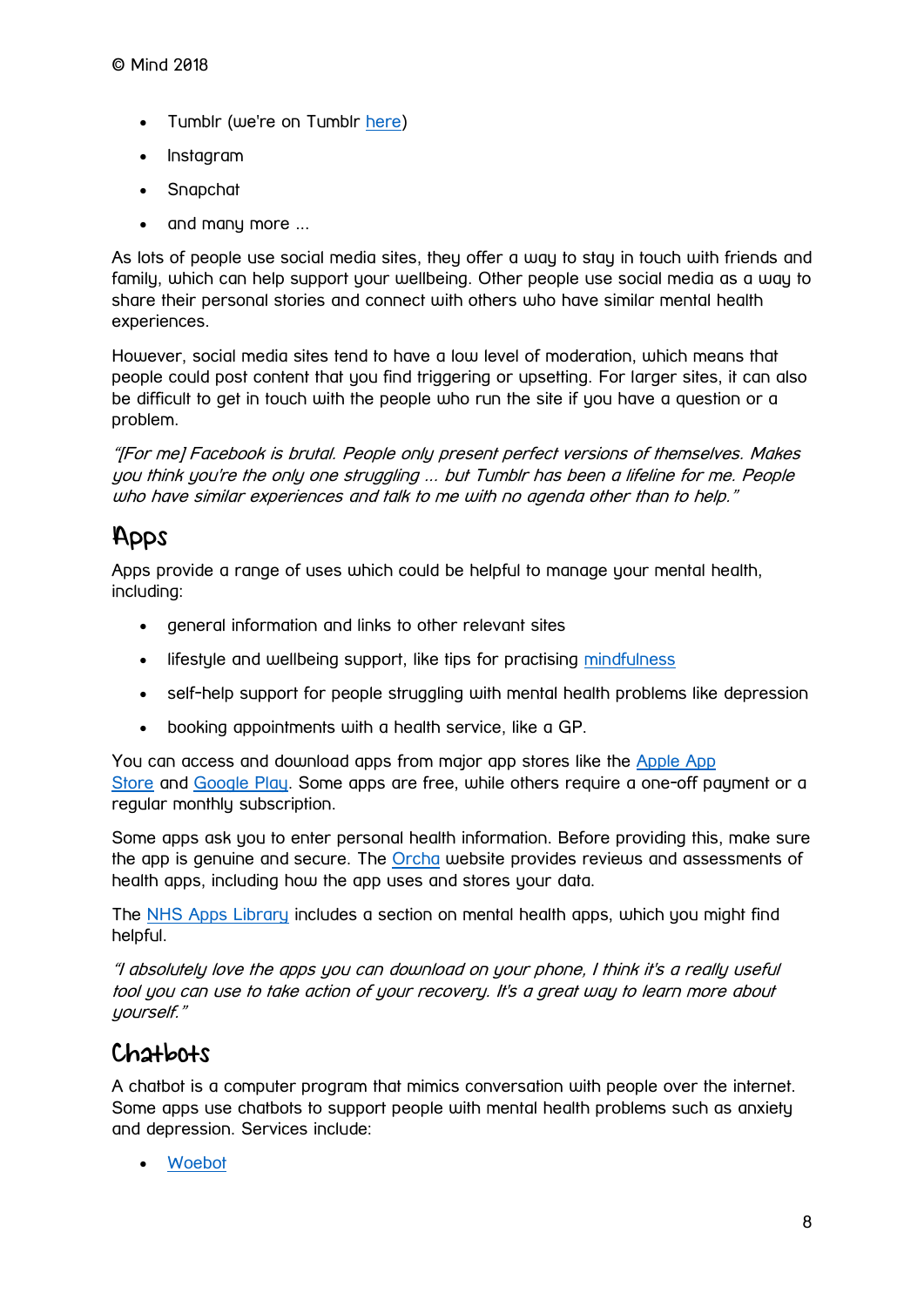- **[Wysa](https://www.wysa.io/)**
- [Pacfica.](http://www.thinkpacifica.com/)

## Blogs/vlogs/podcasts

Blogs, vlogs (video blogs) and podcasts (audio shows) are channels which individuals, groups and organisations use to publish things they've written, created or recorded. Sites include:

- YouTube (you can find Mind's YouTube channel [here\)](https://www.youtube.com/user/MindWebteam)
- [Wordpress](https://wordpress.com/)
- [Blogspot](https://bloginstructions.blogspot.co.uk/)
- Audioboom (you can find Mind's Audioboom channel [here\)](https://audioboom.com/channel/mindcharity)
- we also have our own [Mind blog.](https://www.mind.org.uk/information-support/your-stories/)

Some people find reading or watching other people's experiences can help them feel less alone, or help them understand their own feelings. It can also be a helpful way to find support if you prefer not to interact with others directly, or are not feeling up to it at the moment. Other people enjoy the process of making blogs, vlogs or podcasts, and sharing their experiences with the world.

#### "I find writing a blog can really help, and it helps others to understand what you're going through."

However, blogs, vlogs and podcasts often have a comments section and some people find that being open to comments on their work or personal feelings can make them feel vulnerable or upset, particularly if people are not very nice. Some platforms allow you to control if people can leave comments on your work by turning the comments section on or off.

For more information about keeping your online experience positive, see our tabs on [safety & privacy,](https://www.mind.org.uk/information-support/tips-for-everyday-living/online-mental-health/safety-privacy/) [online relationships](https://www.mind.org.uk/information-support/tips-for-everyday-living/online-mental-health/online-relationships/) and [online / offline balance.](https://www.mind.org.uk/information-support/tips-for-everyday-living/online-mental-health/online-offline-balance/)

# <span id="page-8-0"></span>What can I do to keep myself safe online?

Just like in the offline world, when you're online it's important to think about your privacy and how to keep yourself safe. If you're online for support with your mental health, you may also need to think about a few additional things.

Some tips to consider:

- Check your privacy settings. Just because a site requires you to log in, this doesn't necessarily mean that your profile is entirely private – some parts might still be shown publicly.
- Think about who will see what you share. For many people, sharing their feelings online can be helpful during a difficult time. However, some people find that when they are feeling better, they regret how much they shared, or who they shared this with. Before posting about your personal feelings, try to consider how you might feel about what you've shared, and with who, in the future. Very few sites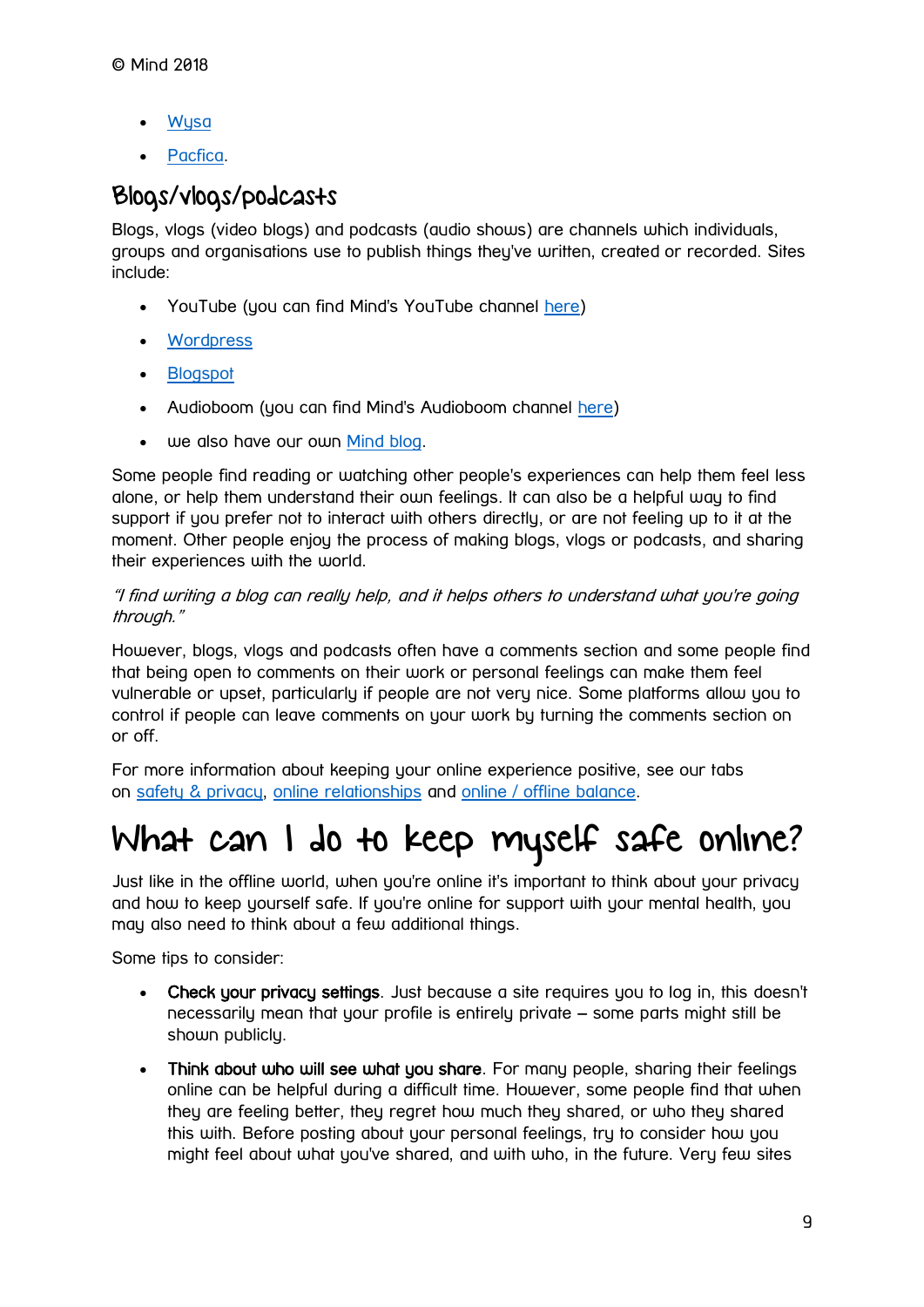are 100% private, and information is often shared online beyond your control. It's very difficult to remove something from the internet permanently.

- Protect your personal details. What you share online can affect both your privacy and the privacy of others, so it's important to think carefully about what you post. You should avoid posting your personal details online, like your address or telephone number. Remember that photos or online check-ins can also give away personal information, not just written posts. If you think someone has used your information to commit fraud, such as opening a bank account or obtaining documents, you should report it as soon as you can to [Action Fraud.](http://www.actionfraud.police.uk/)
- Protect yourself from excessive online spending. It's very easy to spend money online, and if you are feeling unwell, this can be a quick way to make yourself feel better. Impulsive decisions about money can also be an issue during a period of [mania](https://www.mind.org.uk/information-support/types-of-mental-health-problems/hypomania-and-mania/) or hupomania. This can lead to spending that can leave you in lots of debt. If online spending when you are unwell is an issue that affects you, see our [money and mental health pages](https://www.mind.org.uk/information-support/tips-for-everyday-living/money-and-mental-health/) for information that may help.
- Dealing with triggering content. If you come across something that upsets you, close the screen or scroll quickly past it. You might even want to turn off your computer or mobile device and take a break. Some people find that using a distraction technique also helps, such as focusing on your breathing, watching TV or doing some housework. If you find yourself in a bad place or having negative thoughts after seeing triggering content, you might need to get some [additional](https://www.mind.org.uk/information-support/tips-for-everyday-living/mental-health-online/about-online-mental-health/#whatofflinesupportcouldiget)  [offline support.](https://www.mind.org.uk/information-support/tips-for-everyday-living/mental-health-online/about-online-mental-health/#whatofflinesupportcouldiget)
- Try to avoid online self-diagnosis. Although online resources can provide a wealth of information about mental health problems and treatments, they are not always accurate, or there may be information you are missing. Talking to a GP is usually the first step in exploring what treatment and support options might work best for you. For more information about going to see a GP, see our pages on [seeking](https://www.mind.org.uk/information-support/helping-someone-else/supporting-someone-else-to-seek-help/)  [help for a mental health problem.](https://www.mind.org.uk/information-support/helping-someone-else/supporting-someone-else-to-seek-help/)
- Use secure passwords. Websites such as [Get Safe Online](https://www.getsafeonline.org/protecting-your-computer/passwords/) can tell you more about how to choose a secure password.
- Be extra careful with sexually explicit content. It's possible that someone could use it to try to harm you in the future. Although this does not happen often, it is something to keep in mind before you share sexually explicit content with anyone – even privately. If you find yourself the victim of blackmail because of sexually explicit content, report this to the police as soon as you can. You can also contact [Victim Support](https://www.victimsupport.org.uk/help-and-support/get-help/supportline) 24/7 on [08 08 16 89 111.](tel:%2008%2008%2016%2089%20111)
- Immediate help. There may be times when you need immediate help and you can't get this support from being online. You may need to get [additional offline support.](https://www.mind.org.uk/information-support/tips-for-everyday-living/mental-health-online/about-online-mental-health/#whatofflinesupportcouldiget) You can also read our information on [crisis services](https://www.mind.org.uk/information-support/guides-to-support-and-services/crisis-services/) for more information about offline services that may be able to help.

"I've learnt that when I'm feeling a particular way, that it may be best to stay away from certain websites. For example, if I'm feeling too hyper then I need to stay away from online shopping sites, or if I'm very low then it's not appropriate to post my feelings on my favourite gaming site."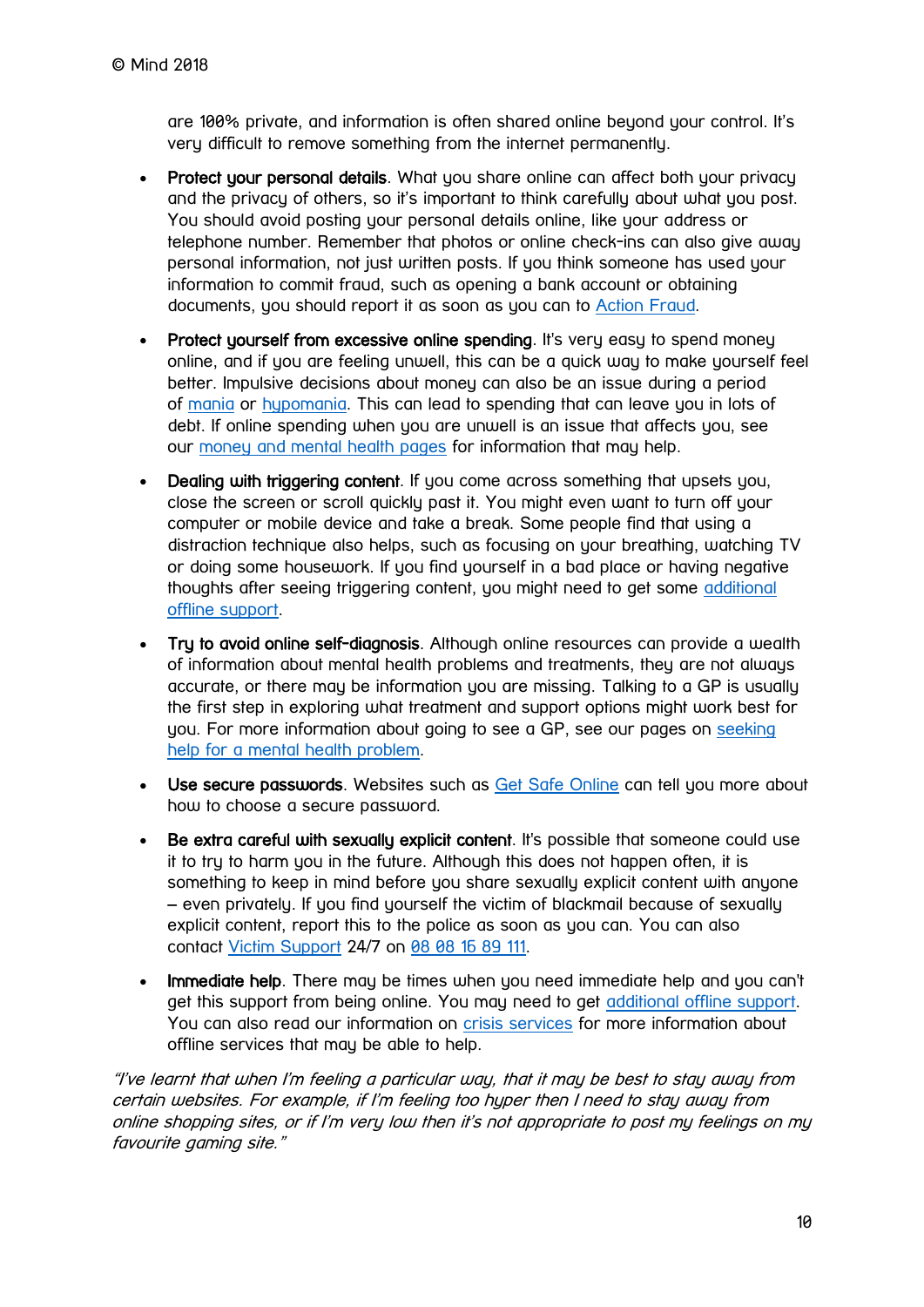# <span id="page-10-0"></span>How can I keep relationships healthy online?

## How can I keep relationships healthy online?

Although it's possible to make great friendships online that can help support your mental health, not every person you meet will be someone you get on with – just like in offline life. Remember:

- Consider the potential impact of your words online. It might feel easy to say whatever you want from behind a screen but try to think about how your words could affect people, as you'd want them to do for you.
- Misunderstandings happen. Misunderstandings can happen easily online because the signs we use during face-to-face conversation, such as tone of voice or body language, aren't available online. It's easy for someone to hit 'send' before thinking how what they've written may come across to you.
- Be respectful of other people's views and opinions even if you don't share them.
- Try to be realistic. Just like in offline life, you are unlikely to receive all the support you need from an online relationship. It's best to try and be realistic about what support an online relationship can offer. (For more tips on getting support offline, see our information [here.](https://www.mind.org.uk/information-support/tips-for-everyday-living/mental-health-online/about-online-mental-health/#whatofflinesupportcouldiget))
- Think about the impact of supporting someone else. Supporting someone else online can be a good way to improve your self-esteem. However, if this becomes overwhelming and starts to negatively impact your mental health, you might need to take a break. (See our pages on [supporting someone else](https://www.mind.org.uk/information-support/helping-someone-else/carers-friends-family-coping-support/supporting-someone-with-a-mental-health-problem/#.W5eB_-hKiUk) for more information and tips on how to look after yourself.)
- Think about other people's intentions. Not everyone online is looking for support, so it's a good idea to be a little bit cautious at first. You may meet someone who is not ready to seek help, for example, or someone who is looking for a sexual relationship when you're not. You may even come across someone who is looking to take advantage of vulnerable people, or who [becomes abusive.](https://www.mind.org.uk/information-support/tips-for-everyday-living/mental-health-online/online-relationships/#cyberbullyingandabuse) If you start to feel uncomfortable about someone you've met online, it is best to stop communicating with them, and report any inappropriate behaviour to the site's moderators.
- Take a break. If an online relationship is no longer working for you, for example, you keep arguing or they want more support than you can offer, it might be best to take a break. Social media sites and online communities allow you to unfollow or defriend people on a temporary or permanant basis, which can be helpful if you are finding being connected to someone difficult online.

"When it is too much or an online relationship is getting overwhelming I think it is important to take care of myself; to have the courage to be honest and gently tell the person/people the truth."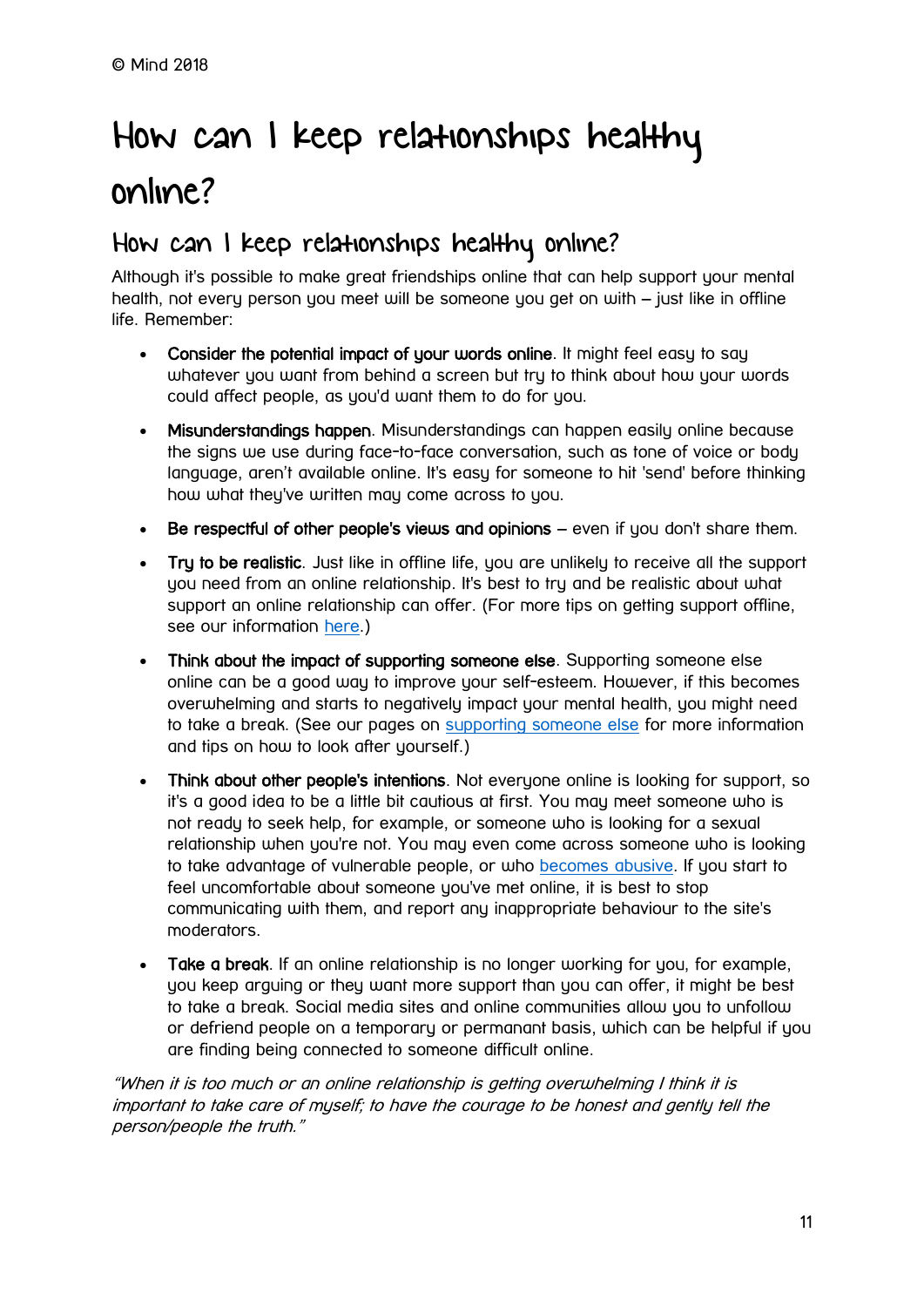## What should I consider before meeting someone offline?

The internet can be a great place to make connections with new people. If you have made a good online friendship, for example, with someone you've been chatting to on a peer support site, you may decide to take it offline. This might mean talking over the phone or arranging to meet face-to-face.

Many people have established long-lasting and supportive friendships this way, but it's also important to keep yourself safe.

You might want to ask yourself these questions:

- How much do I know about this person? Try and think about what they've told you about themselves. How long have you been talking to them? Do you have any mutual friends?
- Are they definitely who they say they are? While most people are honest, not everyone represents themselves accurately online.
- Do I feel pressured into meeting up? You don't have to do anything you don't feel comfortable with. It's OK to tell someone you're not ready to meet offline just yet, or that you'd rather keep your relationship online-only.
- Do we want the same thing from an offline relationship? It's important to be clear beforehand about why you want to meet, to make sure that your motivations and expectations are the same. For example, you might just want to continue an existing friendship, but the other person might assume that you want to develop your relationship in a sexual or romantic way.

When meeting up with someone for the first time, it's a good idea to keep these suggestions in mind:

- Don't give out your phone number or address until you're confident that you know who you are talking to.
- Always make sure you meet in a public place, during the daytime, when other people will be around.
- Let a friend or family member know where you are, who you are with and when you expect to be back.
- Keep in touch with your friend or family member while you're out.
- Ask someone else to come with you. If you're both part of an online community, perhaps ask other people in the group to come too.

## What can I do about cyberbullying and abuse?

Cuberbulluing is bulluing that takes place online through a digital device like your computer, mobile phone or tablet.

It can be horrible to experience bulluing or abuse online, but remember – you don't have to put up with it. If you experience bullying or abuse, there are some things you can do immediately:

• Don't respond – it can encourage further unwanted communication.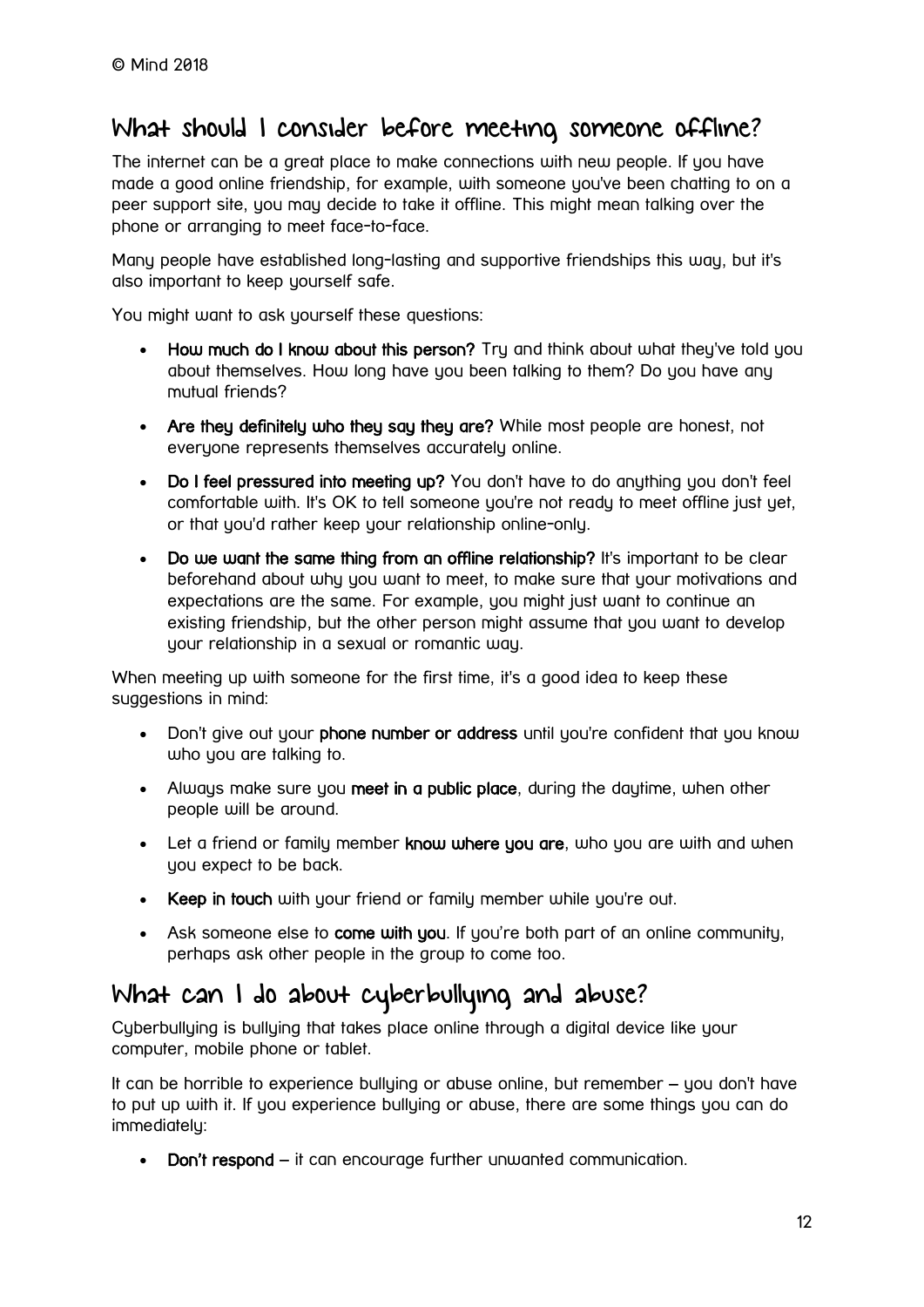- Block or delete the person this means they won't be able to contact you and you can't see what they write.
- Keep records of any posts or messages that you've received, for example, take a screenshot or save messages to an offline file. This can help if you need to provide evidence to the site moderators or the police.
- Report it to the site moderators. Most websites will have a policy for reportina bad behaviour, so make sure you read this before you start.
- Talk to a trusted friend or family member they may be able to offer help and support.
- Contact the police if you are being threatened or abused online and you feel in danger.

"It's easy to delete and block people ... don't worry about hurting their feelings. Look after yourself."

# <span id="page-12-0"></span>How can I get a good online / offline

## balance?

Online support can be extremely helpful, but it's important to find a balance between your online and offline life for your mental health and wellbeing.

- Set aside some time regularly to do something offline, like reading a book, doing some [physical exercise,](https://www.mind.org.uk/information-support/tips-for-everyday-living/physical-activity-and-your-mental-health/) [being outdoors in nature](https://www.mind.org.uk/information-support/tips-for-everyday-living/nature-and-mental-health/ideas-to-try-in-nature/) or trying out a relaxation [technique.](https://www.mind.org.uk/information-support/tips-for-everyday-living/relaxation/)
- Protect time in your day to [eat healthily](https://www.mind.org.uk/information-support/tips-for-everyday-living/food-and-mood/) and get good [sleep.](https://www.mind.org.uk/information-support/types-of-mental-health-problems/sleep-problems/)
- Continue to spend time with friends and family.
- Sometimes, online support is not enough. If you are feeling unwell, and being online isn't helpful, it may be a good idea to seek [offline support.](https://www.mind.org.uk/information-support/tips-for-everyday-living/mental-health-online/about-online-mental-health/#whatofflinesupportcouldiget)
- If you are finding that being online is starting to have a negative impact on your mental health, you may need to take a break for a while.

## How do I know if I need to take a break?

Here are some common signs that you might need to switch off for a while:

- You're having fewer face-to-face conversations with your friends and family.
- You're feeling disconnected from those closest to you.
- It's preventing you from getting other things done in the offline world.
- You're finding it hard to think about and enjoy other things.
- You're finding it overwhelming.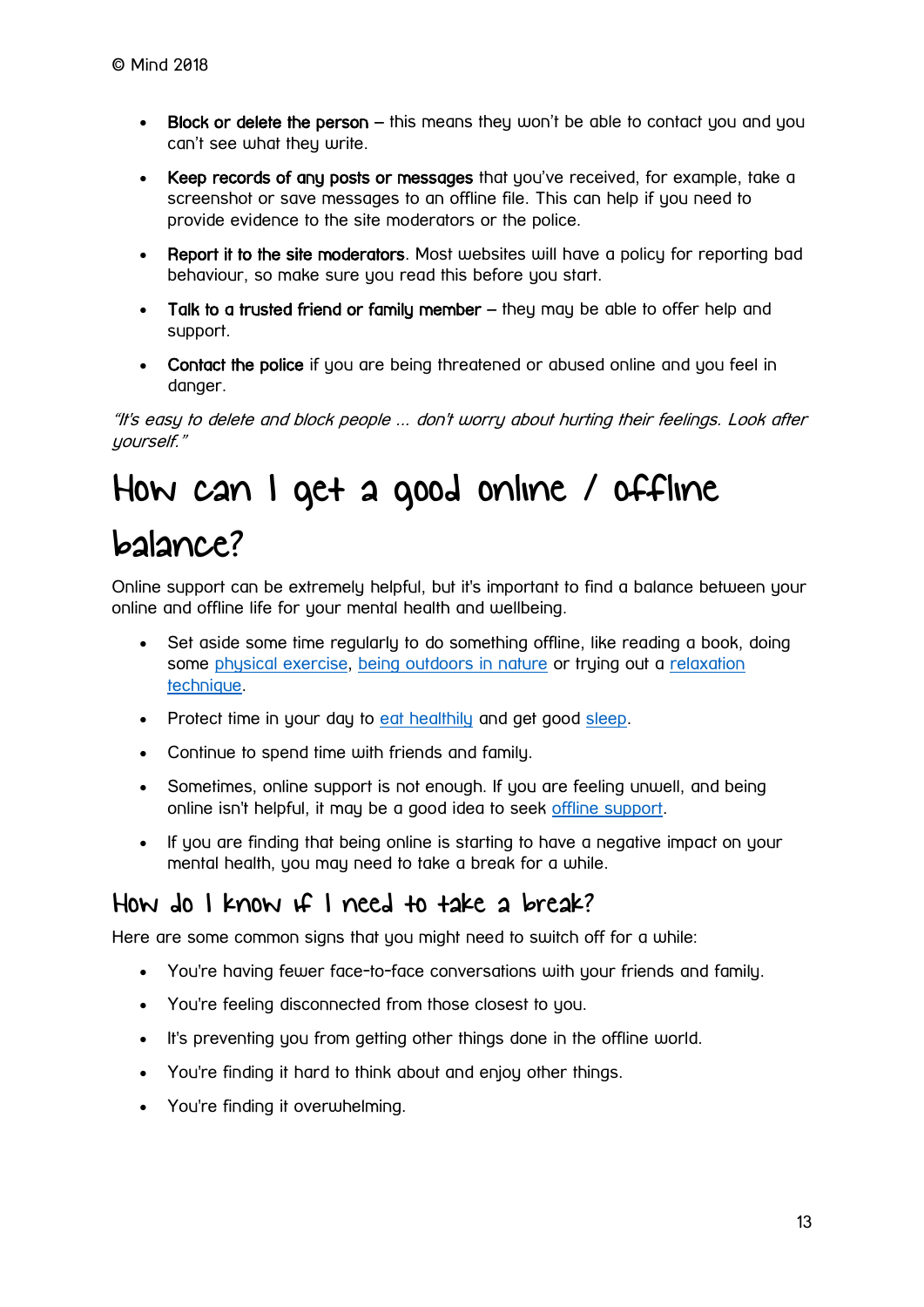## What can I do to help me switch off?

Switching off can be easier said than done. If you would like to take a break from being online, but are finding it hard to switch off, try these tips to help:

- Switch on the "do not disturb mode", so you won't receive notifications from apps, text messages or phone calls.
- Switch off notification sounds so it's easier to ignore notifications from apps and text messages.
- Use an app that helps you monitor and manage your phone use, including letting you restrict your app use.
- Put your mobile phone or other device in another room or somewhere else out of sight.
- Try switching off your computer, phone and any other mobile devices for a while, so you aren't tempted to check in online.

"... if I'm feeling unwell or something worries/upsets me ...I turn off the laptop for the day"

# <span id="page-13-0"></span>Useful contacts

### Mind's services

- Helplines all our helplines provide information and support by phone and email. Our Blue Light Infoline is just for emergency service staff, volunteers and their families.
	- $\circ$  Mind's Infoline 0300 123 3393, info@mind
	- $\circ$  Mind's Legal Line 0300 466 6463, legal@mind
	- o Blue Light Infoline 0300 303 5999, bluelightinfo@mind
- Local Minds there are over 140 local Minds across England and Wales which provide services such as [talking treatments,](https://www.mind.org.uk/information-support/drugs-and-treatments/talking-treatments/) [peer support,](https://www.mind.org.uk/information-support/drugs-and-treatments/peer-support/) and [advocacy.](https://www.mind.org.uk/information-support/guides-to-support-and-services/advocacy/) [Find](https://www.mind.org.uk/information-support/local-minds/)  [your local Mind here,](https://www.mind.org.uk/information-support/local-minds/) and contact them directly to see how they can help.
- Elefriends is a supportive online community for anyone experiencing a mental health problem. See our [Elefriends page](https://www.mind.org.uk/elefriends/) for details.

## Who else could help?

#### Action Fraud

0300 123 2040

[actionfraud.police.uk](http://www.actionfraud.police.uk/)

Reporting service for online fraud and cyber crime.

#### Beat Message Boards

#### [support.beateatingdisorders.org.uk](https://support.beateatingdisorders.org.uk/)

Message boards providing support for anyone affected by an eating disorder.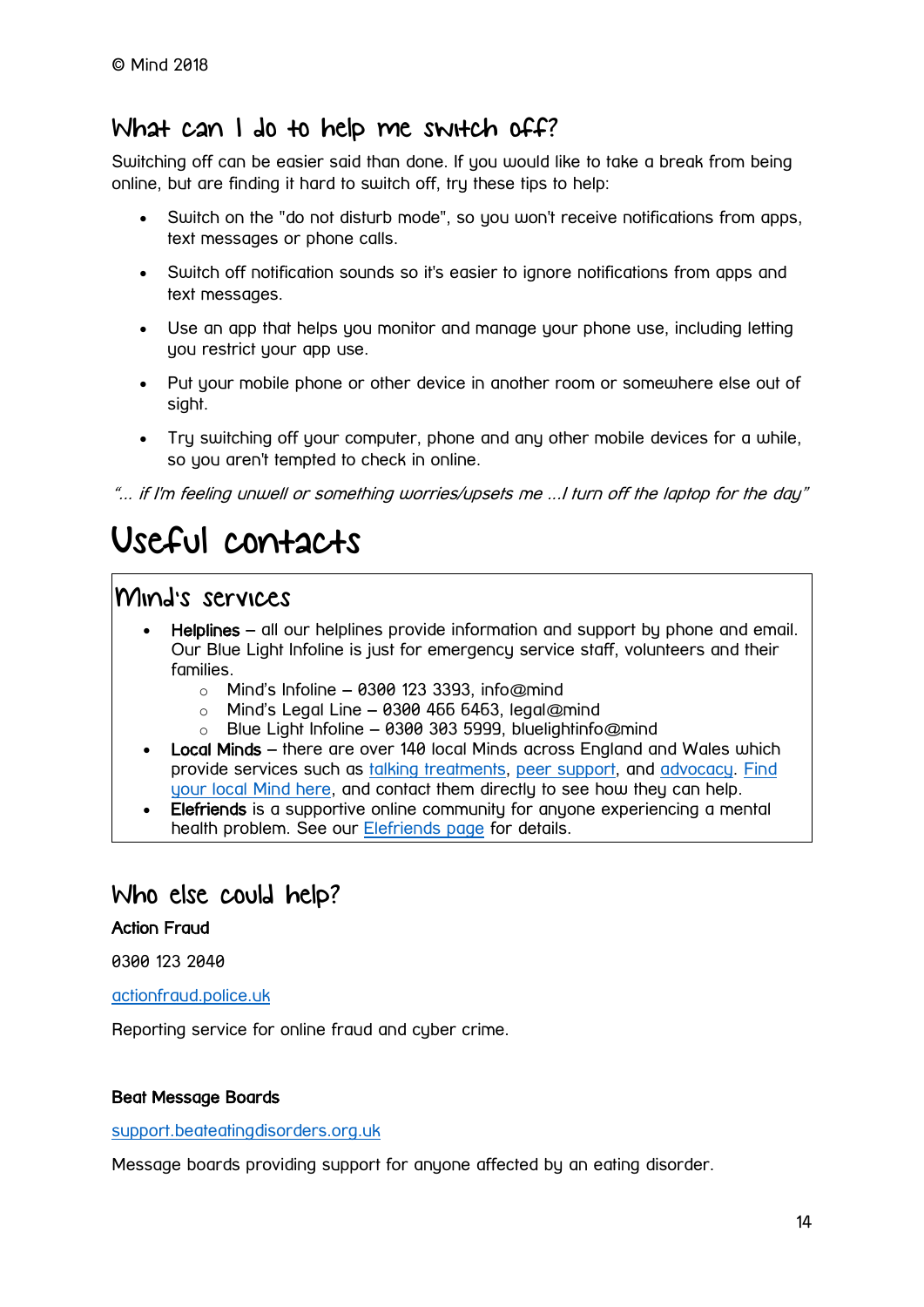#### Big White Wall

#### [bigwhitewall.com](http://www.bigwhitewall.com/)

Online mental health and wellbeing community. You need a paid subscription or NHS referral to join, although it is free for people living in some areas.

#### Bipolar UK eCommunity

#### [bipolaruk.org/ecommunity](https://www.bipolaruk.org/ecommunity)

Supportive online community for everyone affected by bipolar disorder.

#### British Association for Counselling and Psychotherapy (BACP)

01455 883 300 [bacp.co.uk](https://www.bacp.co.uk/)

Provides a directory of accredited therapists.

#### Campaign Against Living Miserably (CALM)

#### [thecalmzone.net](https://thecalmzone.net/)

Webchat 5pm - midnight every day for men looking for emotional support.

#### **Elefriends**

#### [elefriends.org.uk](https://www.elefriends.org.uk/)

A safe and supportive online community where you can listen, share and be heard.

#### Friends in Need

#### [friendsinneed.co.uk](https://friendsinneed.co.uk/)

A safe, free online community for people affected by depression.

#### Get Safe Online

#### [getsafeonline.org](https://getsafeonline.org/)

Information and advice on online safety.

Hafal Clic [www.hafal.org/clic](http://www.hafal.org/clic/)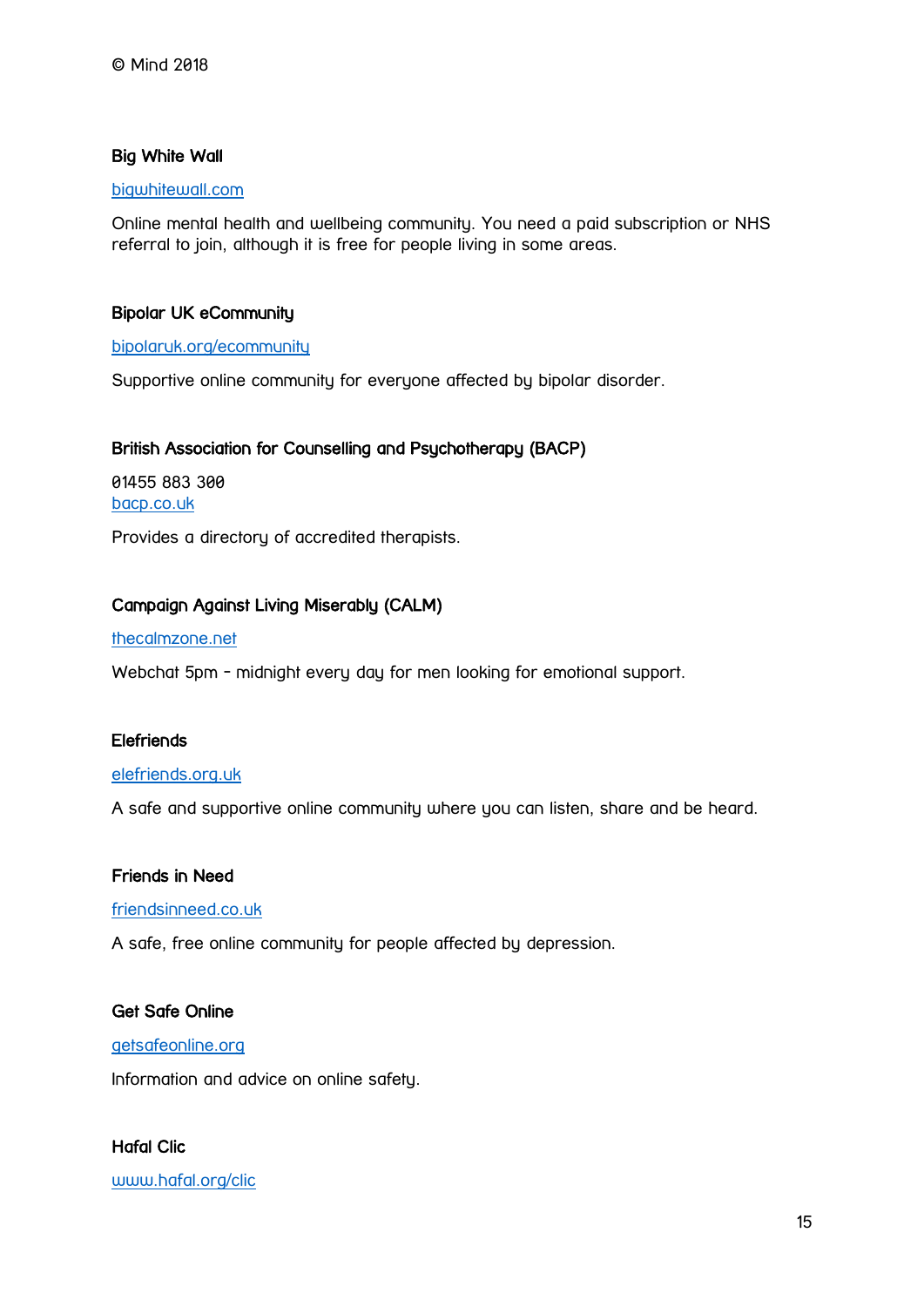A bilingual online community for people based in Wales affected by mental health problems.

#### Mind - Your Stories

[mind.org.uk/information-support/your-stories/](https://www.mind.org.uk/information-support/your-stories/)

Mind's blogs and stories by people affected by mental health problems.

#### National Institute for Health and Care Excellence (NICE)

#### [nice.org.uk](https://www.nice.org.uk/)

Information and clinical guidelines on recommended treatments for mental health problems.

#### NHS

#### [nhs.uk](http://www.nhs.uk/Pages/HomePage.aspx)

Information on health conditions and available services.

#### NHS Apps Library

#### [apps.beta.nhs.uk](https://apps.beta.nhs.uk/)

A directory of apps that can help you manage and support your physical and mental health.

#### **NSPCC**

#### [nspcc.org.uk](https://www.nspcc.org.uk/)

#### [help@nspcc.org.uk](mailto:help@nspcc.org.uk)

24-hour advice and support for any adult worried about a child.

#### NSPCC Net Aware

#### [net-aware.org.uk](https://www.net-aware.org.uk/)

Information about online safety for parents of children under 18.

#### **Samaritans**

116 123 (Freephone[\)](mailto:jo@samaritans.org) [jo@samaritans.org](mailto:jo@samaritans.org) [samaritans.org](http://www.samaritans.org/) Freepost RSRB-KKBY-CYJK